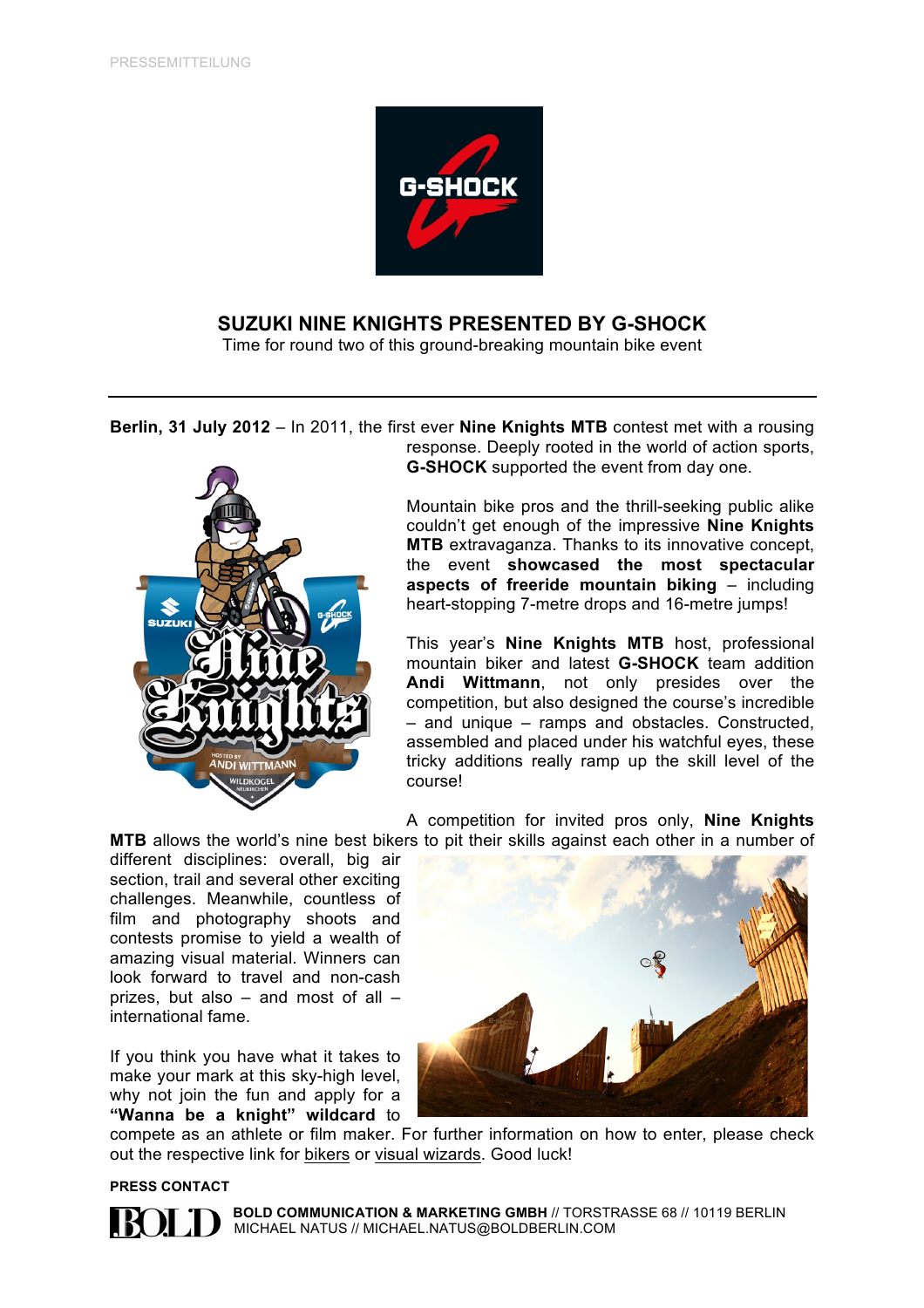

#### **G-SHOCK GDF-100BB-1ER**

Adventures  $-$  and falls  $-$  are part of the package for serious mountain bikers and freeriders, especially. Danger is their constant companion, making helmet, protectors and gloves compulsory accessories for everyone who takes this sport seriously. To keep time on spectacular descents and precarious precipices, freeriders need an easily visible and nearly indestructable timepiece – something the entire **G-SHOCK** range provides. Its shining star for dedicated mountain bike fans: the **GDF-100BB** with plenty of other useful features, e. g. a barometer, thermometer,

altimeter and stop watch that is correct down to the last one-hundredth of a second. With its cool, matt-black finish, the **GDF-100BB** complements any bikers' look and is available right now!

### **FACTS**

Scheduled to take place on 19-25 August 2012, **Nine Knights MTB** 2012 takes over the Wildkogel Arena in Neukirchen/Austria for six days running. Please note: only the event's final day is open to the public. Qualifications start at 11am on August  $25<sup>th</sup>$  and the finals will kick off at 2.45pm.

For further information check out the event's website at: <www.nineknights.com>

**VIDEOS 2012**

**Trailer: Wanna be a knight?**  <http://youtu.be/eTZvfazOAG8>

**Teaser: Nine Knights**  http://www.youtube.com/watch?v=Troil\_9o9Is

**Webisode: G-SHOCK X mtbisokay**  <http://youtu.be/fkbJbNdruCs>

**VIDEOS 2011**

**Nine Knights action day 1&2** <http://www.youtube.com/watch?v=hWXkgjXgL60>

**Nine Knights MTB event highlights** <http://www.youtube.com/watch?v=XIJUWGdUlC8>

**PRESS CONTACT** 



 **BOLD COMMUNICATION & MARKETING GMBH** // TORSTRASSE 68 // 10119 BERLIN MICHAEL NATUS // MICHAEL.NATUS@BOLDBERLIN.COM